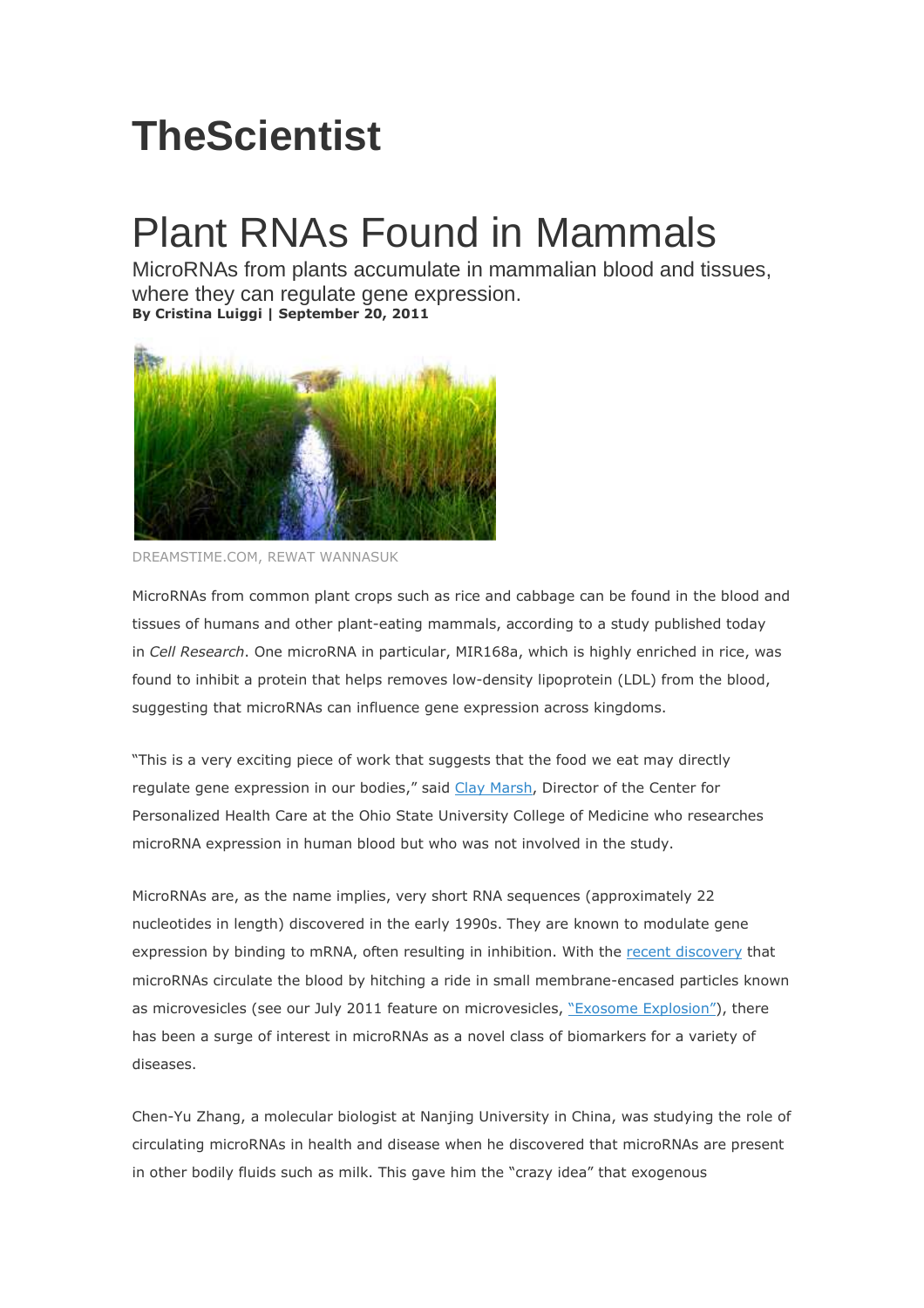microRNAs, such as those ingested through the consumption of milk, could also be found circulating in the serum of mammals, he recalled.

To test his hypothesis, Zhang and his team of researchers sequenced the blood microRNAs of 31 healthy Chinese subjects and searched for the presence of plant microRNAs. Because plant microRNAs are structurally different from those of mammals, they react differently to oxidizing agents, and the researchers were able to differentiate the two by treating them with sodium periodate, which oxidizes mammal but not plant microRNAs.

To their surprise, they found about 40 types of plant microRNAs circulating in the subjects' blood—some of which were found in concentrations that were comparable to major endogenous human microRNAs.

The plant microRNAs with the highest concentrations were MIR156a and MIR168a, both of which are known to be enriched in rice and cruciferous vegetables such as cauliflower, cabbage, and broccoli. Furthermore, the researchers detected the two microRNAs in the blood, lungs, small intestine, and livers of mice, in variable concentrations that significantly increased after the mice were fed raw rice (although cooked rice was also shown to contain intact MIR168a).

Next, the researchers scoured sequence databases for putative target genes of MIR156a and MIR168a and found that MIR168a shared sequence complementarity with approximately 50 mammalian genes. The most highly conserved of these sequences across the animal kingdom was the exon 4 of the low-density lipoprotein receptor adapter protein 1 gene (LDLRAP1).

LDLRAP1 is highly expressed in the liver, where it interacts with the low-density lipoprotein receptor to help remove low-density lipoprotein (LDL), aka "bad" cholesterol, from the blood.

The researchers hypothesized that MIR168a could be taken up by the epithelial cells lining the gastrointestinal tract, packaged into microvesicles, and secreted into the blood stream, where they can make their way to target organs. Once in the liver, MIR168a binds to LDLRAP1 mRNA, reducing the protein levels and ultimately impairing the removal of LDL from the blood.

To test this hypothesis in vitro, the researchers transfected synthetic MIR168a into a human epithelial cell line and collected the secreted microvesicles. When they added these microvesicles to a liver cell line called HepG2, they found that while it did not change the levels of LDLRAP1 mRNA, it did decrease the levels of the actual LDLRAP1 protein.